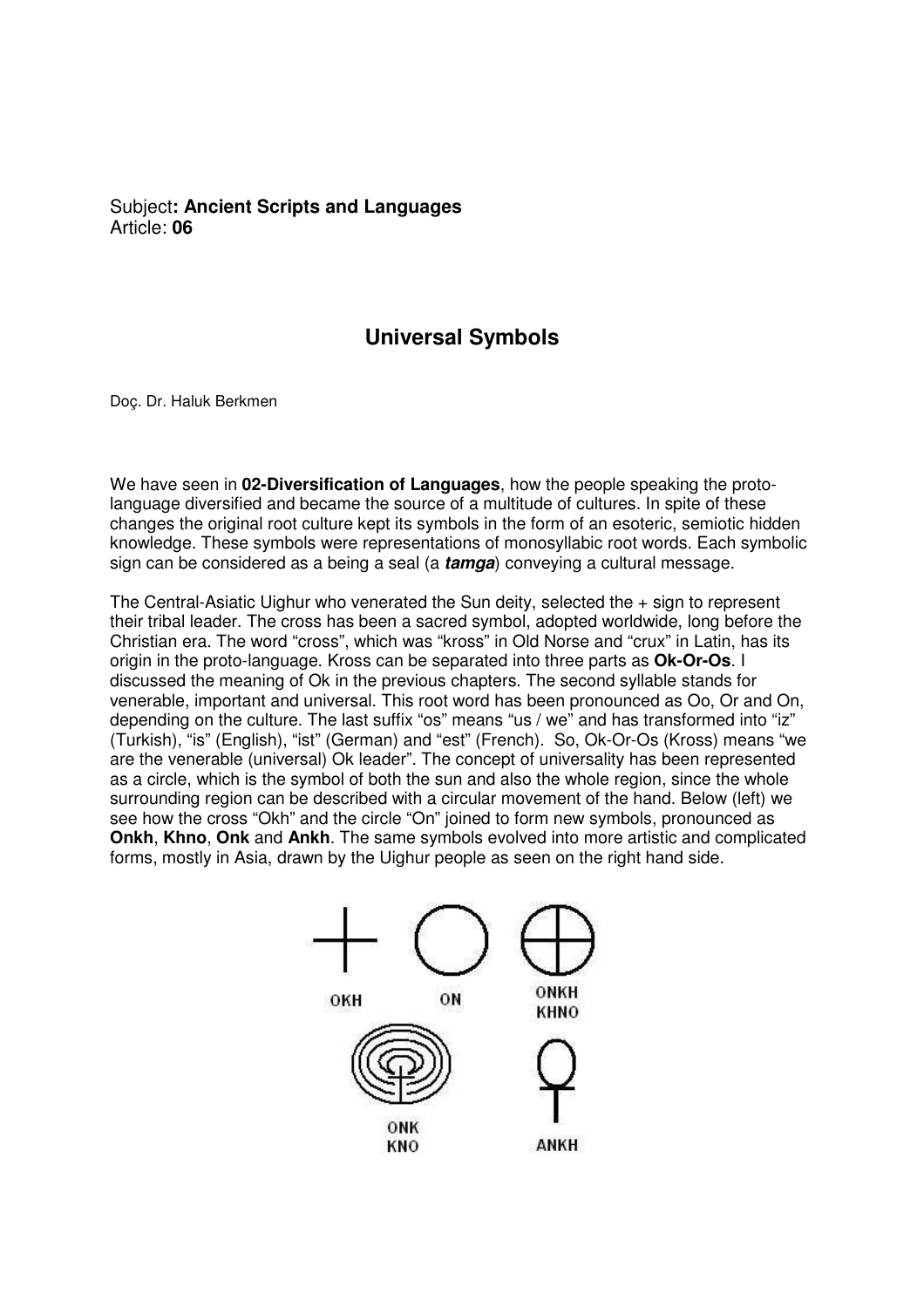

The cross inside a circle does not only mean "**we are the venerable Ok**", but also "**we are the ones that worship the sun**" or "**the Ok leader has the powers of the Sun god**". So, the above signs are also telling us that the people speaking the proto-language worshipped the sun. The sun cult was the main religion of ancient people and the person performing spiritual rituals toward the sun during the day and around a fire during the night was the shaman, the medicine man and the witch doctor.



Valcamonica (North Italy)



Above left we see pictographs from Valcamonica engraved on the south side of the Alp Mountains. The person extending his/her arms (left) under the sun is the Okh leader and the one holding a bow and an arrow (right) is the Ok / Oc / Osc leader. This pictograph is the typical seal or signature of these people (in this case the Etruscans) who came to Italy from the north, (See Chapter 1, **The Proto-language of Central Asia**).

On the right side above we see the Onk or Kno found in different parts of the world; from Cornwall in south-west England to Peru in South America. In ancient Egypt it became the Ankh, as the symbol of power and long life. Below we see different versions of the Onkh.